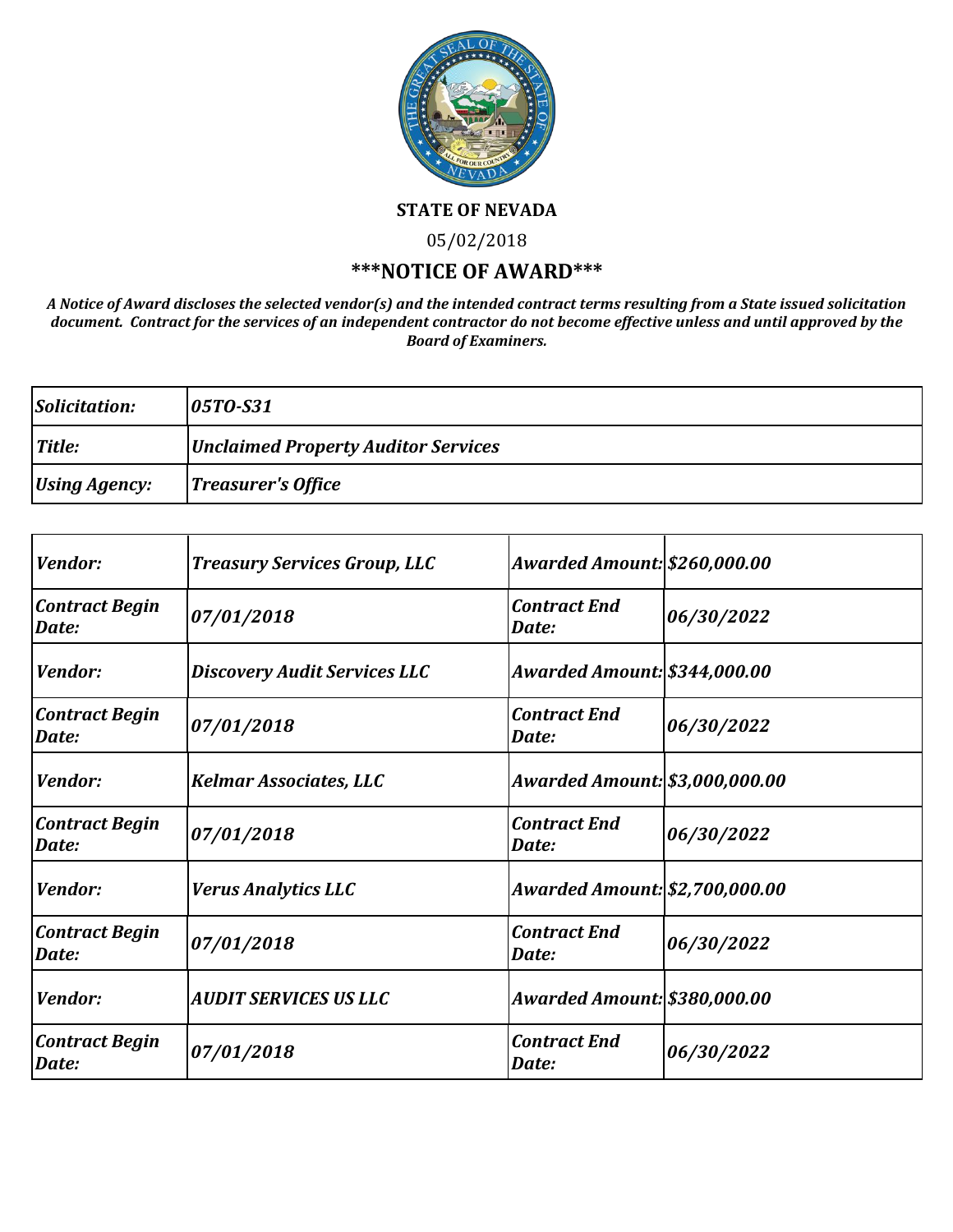

## **STATE OF NEVADA**

**\*\*\*\*\*\*\*\*\*\*\*\*\*\*\*\*\*\*\*\*\*\*\*\*\*\*\*\*\*\*\*\*\*\*\*\*\*\*\*\*\*\*\*\*\*\*\*\*\*\*\*\*\*\*\*\*\*\*\*\*\*\*\*\*\*\*\*\*\*\*\*\*\*\*\*\*\*\*\*\*\*\*\*\*\*\*\*\*\*\***

## *This Notice of Award has been posted in the following locations:*

| <b>State Library and Archives</b> | 100 N. Stewart Street | <b>Carson City</b> |
|-----------------------------------|-----------------------|--------------------|
| <b>State Purchasing</b>           | 515 E. Musser Street  | <b>Carson City</b> |
| Treasurer's Office                | 101 N Carson St Ste 4 | Carson City        |

*Pursuant to NRS 333.370, any unsuccessful proposer may file a Notice of Appeal within 10 days after the date of this Notice of Award.*

*NOTE: This notice shall remain posted until May 12, 2018*